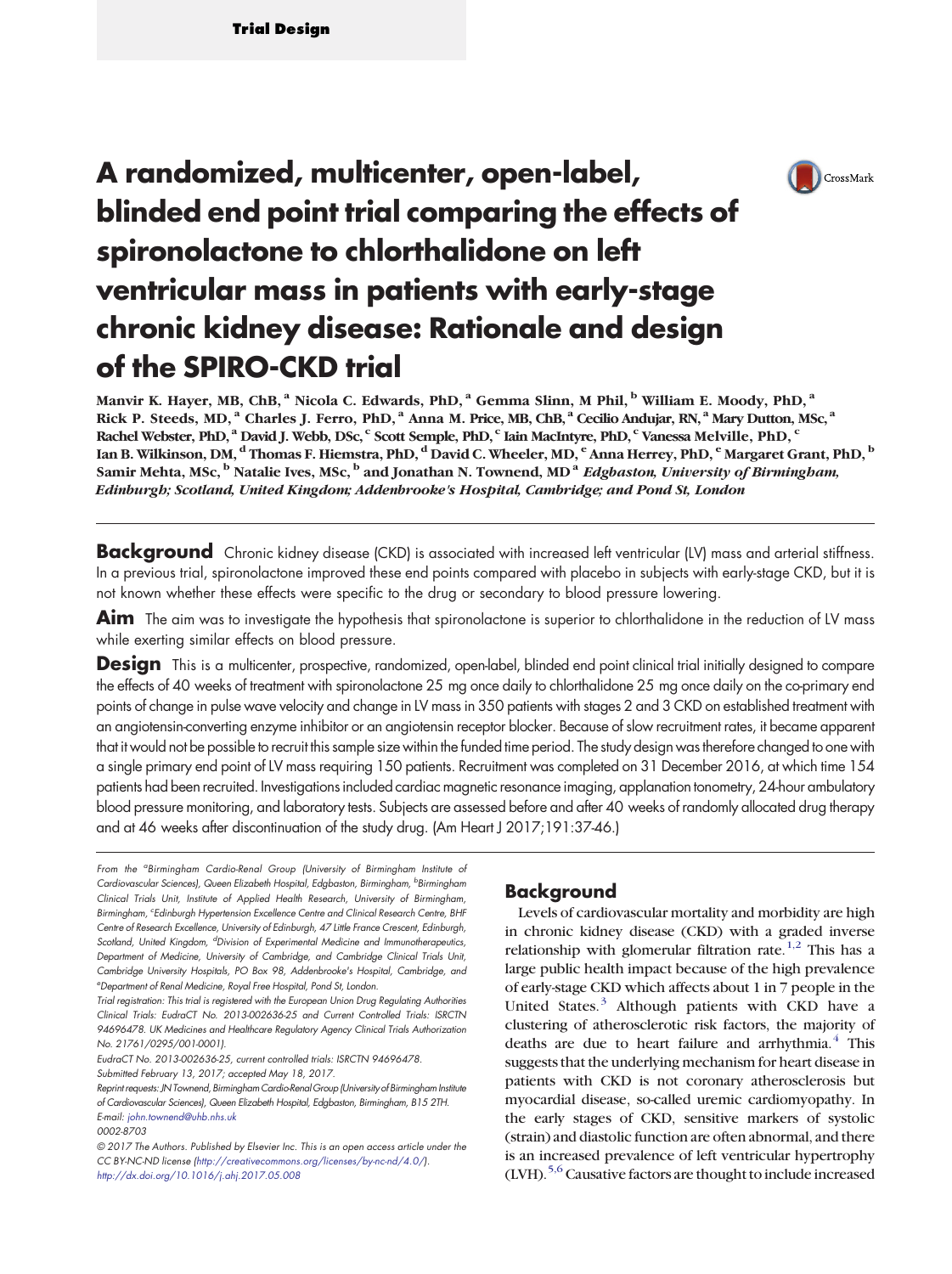arterial stiffness, hypertension, sympathetic neural influences, and circulating factors including mediators of the renin-angiotensin-aldosterone system. These factors are already present in stage 2 to 3 CKD and provide potential targets for treatment aimed at preventing the development and progression of myocardial hypertrophy and fibrosis[.](#page-8-0)<sup>[7](#page-8-0)</sup>

Aldosterone is as a key mediator of cardiovascular disease in many conditions including heart failure and CKD. This hormone causes vascular and myocardial injury and fibrosis, particularly in the presence of sodium excess as occurs in CKD[.](#page-8-0)[8](#page-8-0) Mineralocorticoid receptor blocker (MRB) drugs ameliorate these actions in cellular and animal models and improve clinical outcomes in people with heart failure[.](#page-8-0)<sup>[8](#page-8-0)</sup> Like heart failure, CKD is characterized by sodium overload and high aldosterone concentrations due to aldosterone escape (unsuppressed levels of aldosterone despite chronic sodium overload) and aldosterone breakthrough (high circulating aldosterone levels despite suppression with angiotensinconverting enzyme [ACE] inhibitors or angiotensin receptor blocker [ARB] drugs)[.](#page-8-0) $^{4}$  $^{4}$  $^{4}$  In the CRIB-2 trial of 112 patients with stages 2 and 3 CKD, we showed that, compared with placebo, spironolactone reduced LV mass, arterial stiffness, and collagen turnover and improved myocardial diastolic function[.](#page-8-0) $9,10$  As blood pressure was also reduced by spironolactone with a mean fall in systolic pressure of 11 mm Hg, it is possible that the effects of spironolactone on cardiovascular structure and function were nonspecific and mediated by blood pressure lowering alone. To address whether the benefits of spironolactone in CRIB-2 were specific to mineralocorticoid blockade or as a result of a reduction in blood pressure, we designed the Spironolactone in Chronic Kidney Disease (SPIRO-CKD) trial to include an active control drug to lower blood pressure to similar levels. Chlorthalidone was chosen as the control drug because of its proven antihypertensive action in patients with early-stage CKD with an effect size in the ALLHAT substudy in this patient group about equal to that of spironolactone in CRIB-2[.](#page-8-0)<sup>[11](#page-8-0)</sup> The SPIRO-CKD trial was initially designed to investigate the hypothesis that spironolactone is superior to chlorthalidone in the reduction of a co-primary end point consisting of LV mass and arterial stiffness. Recruitment was slower than anticipated because of smaller numbers of patients with early-stage CKD being reviewed routinely in a number of participating centers. Following discussions with the British Heart Foundation (funding body) and the Trial Steering Committee, it was decided that it would not be possible to recruit a sample size sufficient to provide adequate statistical power to detect a change in arterial stiffness. The study design has therefore changed to one with a single primary end point of LV mass.

# **Methods**

## Study design

This multicenter, prospective, randomized, open-label, blinded end point (PROBE) clinical trial was initially designed to compare the effects of 40 weeks of treatment with spironolactone 25 mg once daily to chlorthalidone 25 mg once daily on the co-primary end point of change in LV mass using cardiac magnetic resonance imaging (MRI) and pulse wave velocity (PWV) in patients with stages 2 and 3 CKD, without known cardiovascular disease or diabetes mellitus and on established treatment with an ACE inhibitor or an ARB with controlled blood pressure on study entry. Nested substudies were also designed to compare the effects of these drugs on changes in LV systolic and diastolic deformation (global longitudinal strain) and in LV interstitial fibrosis (T1 mapping), both measured noninvasively by cardiac MRI. Calculation of estimated glomerular filtration rate (eGFR) has been performed using the 4-variable Modification of Diet in Renal Disease formula. CKD stages 2 and 3 have been defined as an eGFR of 60-89 mL/min/1.73  $m<sup>2</sup>$  in the presence of another abnormality, for example, albuminuria or a structural abnormality of the kidney, and 30-59 mL/min/1[.](#page-8-0)73 m<sup>2</sup>, respectively.<sup>[12](#page-8-0)</sup> At the time of recruitment, creatinine was measured from blood tests performed within the last 12 months on 2 occasions at least 90 days apart. Details of the inclusion and exclusion criteria, and the study outcome measures are listed in [Tables I](#page-2-0) and [II,](#page-3-0) respectively. The academic centers participating in the trial will be the University of Birmingham, the University of Cambridge, University College London, and the University of Edinburgh, UK. Patients have been recruited from the Queen Elizabeth Hospital Birmingham; Addenbrookes Hospital, Cambridge; the Royal Free Hospital, London; the Western General Hospital Edinburgh; and primary care practices in Edinburgh.

The trial started recruitment in June 2014 and aimed to recruit 350 patients over a 2-year period. However, the rate of recruitment was slower than anticipated, and it became evident by November 2015 that recruitment of this number would not be completed within the funded time, and the decision was taken to change the study design to one with the single primary end point of change in LV mass. This allowed a sample size which could be recruited within the funded time frame (see sample size calculations section). This decision was made following discussions with the funder, that is, the British Heart Foundation; the Trial Management Group; and the Trial Steering Committee who remain blind to any interim data analyses.

Ethical approval for this study was awarded by the West Midlands National Research Ethics Service Committee in September 2013 (13/WM/0304). The study is funded by the British Heart Foundation (SP/12/8/29620) and is registered with Medicines and Healthcare products Regulatory Agency (Clinical Trials Authorization No. 21761/0295/001-0001). The authors are solely responsible for the design and conduct of this study, all study analyses, the drafting and editing of the article, and its final contents.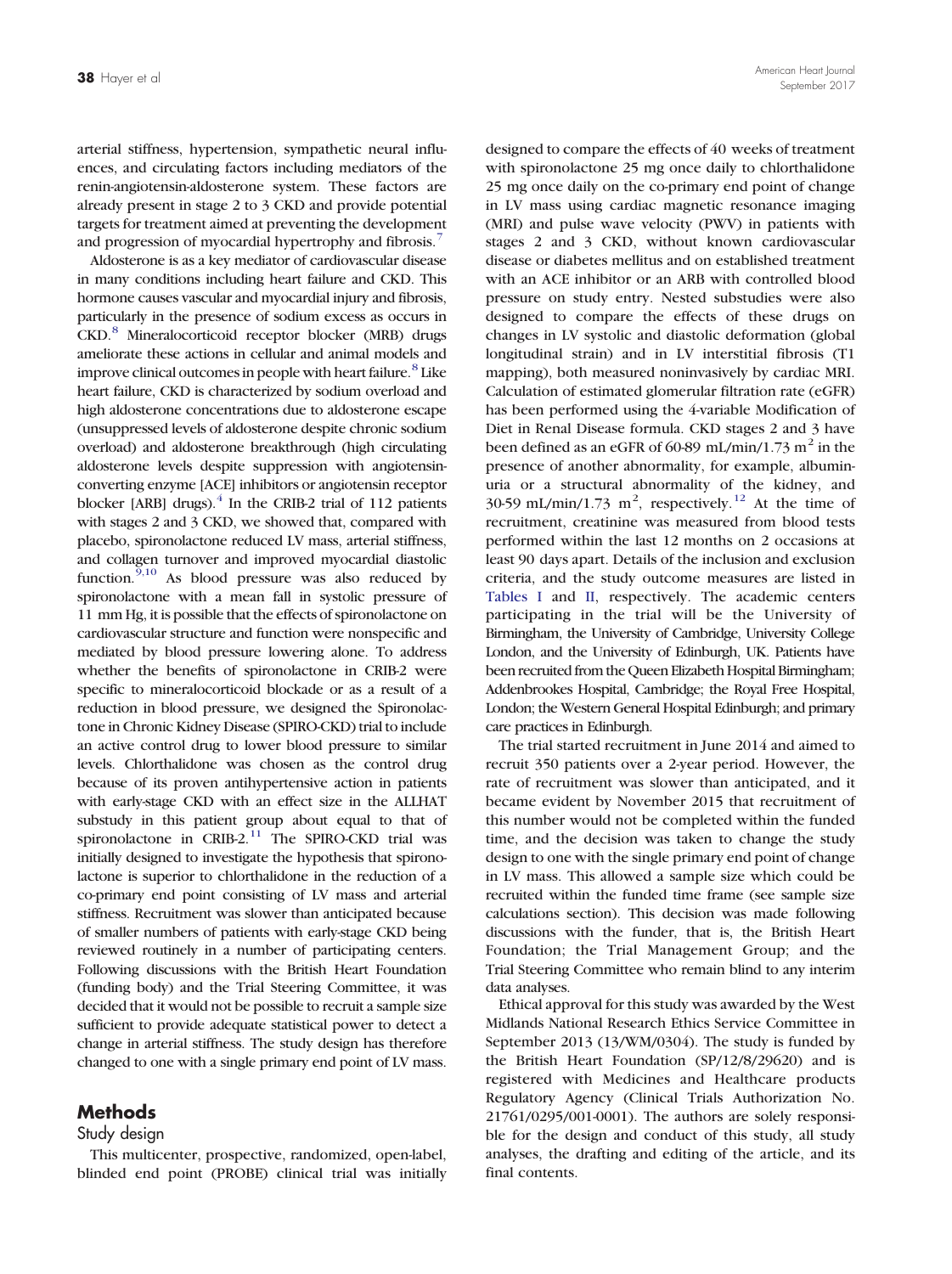#### <span id="page-2-0"></span>Table I. Inclusion and exclusion criteria

Table I. Inclusion and exclusion criteria Inclusion criteria

Age  $>18$  y and willing to undergo investigations

CKD stage 2 or 3 (eGFR 30-89 mL/min/1.73 m<sup>2</sup> ) from blood tests performed within the last 12 m on 2 occasions at least 90 d apart. (For stage 2 CKD, no criteria for urinary or blood test or structural abnormalities were mandated;

these criteria were left to the discretion of the local principal investigator.)

Controlled blood pressure (no current indication for additional antihypertensive therapy in the opinion of the local principal investigator) On established (>6 wk) treatment with ACE inhibitors or ARBs

Clinically stable (no hospital admission or other significant acute illness within 3 m) and no recent (<6 m) acute myocardial infarction Females of childbearing potential must not be pregnant or breast feeding, and must agree to avoid pregnancy and to use adequate, medically approved contraceptive precautions during and for 6 wk following the last dose of study treatment.

Males with a partner of childbearing potential must agree to use medically approved contraception during and for 6 wk following the last dose of study treatment.

Exclusion criteria

Diabetes mellitus

Clinical evidence of hypovolemia

On current regular treatment with nonsteroidal anti-inflammatory drugs or other agents (except ACE inhibitors, ARBs, or low-dose aspirin) that might cause a reduction in eGFR

Recent (<6 m) acute myocardial infarction or other major adverse cardiovascular event (STEMI, NSTEMI, unstable angina, coronary revascularization, stroke, transient ischemic attack)

Known LV systolic dysfunction (ejection fraction <50%) or severe valvular heart disease or evidence of heart failure

Active malignant disease with a life expectancy of  $<$  5 y

Previous hyperkalemia (K+ $\geq$ 6.0 mmol/L) without precipitating cause

Serum  $K+ >5.0$  at entry

Serum sodium <130 mmol/L at entry

Atrial fibrillation on screening ECG Current treatment with spironolactone or other mineralocorticoid receptor blocker

Use of a thiazide or loop diuretic in the 6 wk prior to enrolment

Pregnant or breastfeeding Known alcohol or drug abuse

Active chronic diarrhea

Recent active gout (within 3 m)

Acute kidney injury in previous 3 m

Documented Addison disease Treatment with fludrocortisone, cotrimoxazole, or lithium

Combination treatment with ACE inhibitor and ARB

Office blood pressure <115 mm Hg systolic or <50 mm Hg diastolic

Office blood pressure uncontrolled and requiring urgent nontrial treatment

Unable to provide informed consent

STEMI, ST-elevation myocardial infarction; NSTEMI, non–ST-elevation myocardial infarction; ECG, electrocardiogram.

## Recruitment and screening

Recruitment of 154 patients was completed by 31 December 2016. Eligible patients (Table I) were identified using hospital and primary care medical records. All recruitment took place within hospital outpatient clinics in the aforementioned institutions in 2 stages. Firstly, all patients apparently fulfilling the eligibility criteria were asked for written consent for additional screening procedures to be undertaken. Screening procedures were as follows:

- 1. Ensuring that potential participants met the study's inclusion and exclusion criteria.
- 2. Physical examination to check pulse, office blood pressure, and signs of hypovolemia, and a cardiovascular examination to exclude signs of heart failure or valvular disease. Echocardiography was performed only in cases of clinical uncertainty about the presence of heart failure or valve disease.
- 3. Recording an electrocardiogram.
- 4. Blood tests for routine biochemical and hematological parameters including eGFR.
- 5. Females of child-bearing potential underwent a pregnancy test.

When patients fulfilled the eligibility criteria, informed written consent was obtained for randomization into the main SPIRO-CKD trial in keeping with the principles set out by the Declaration of Helsinki.

## Run-in phase

For those patients wanting to take part but not immediately eligible because they are either on existing diuretic therapy or not taking ACE inhibitor or ARB therapy or taking both of these agents,  $a \pm to 6$  week run-in phase is used. For patients on existing loop or thiazide diuretic therapy who wish to take part in the trial, after obtaining consent, diuretic therapy is stopped, and the patient is reviewed after 4 weeks to ensure that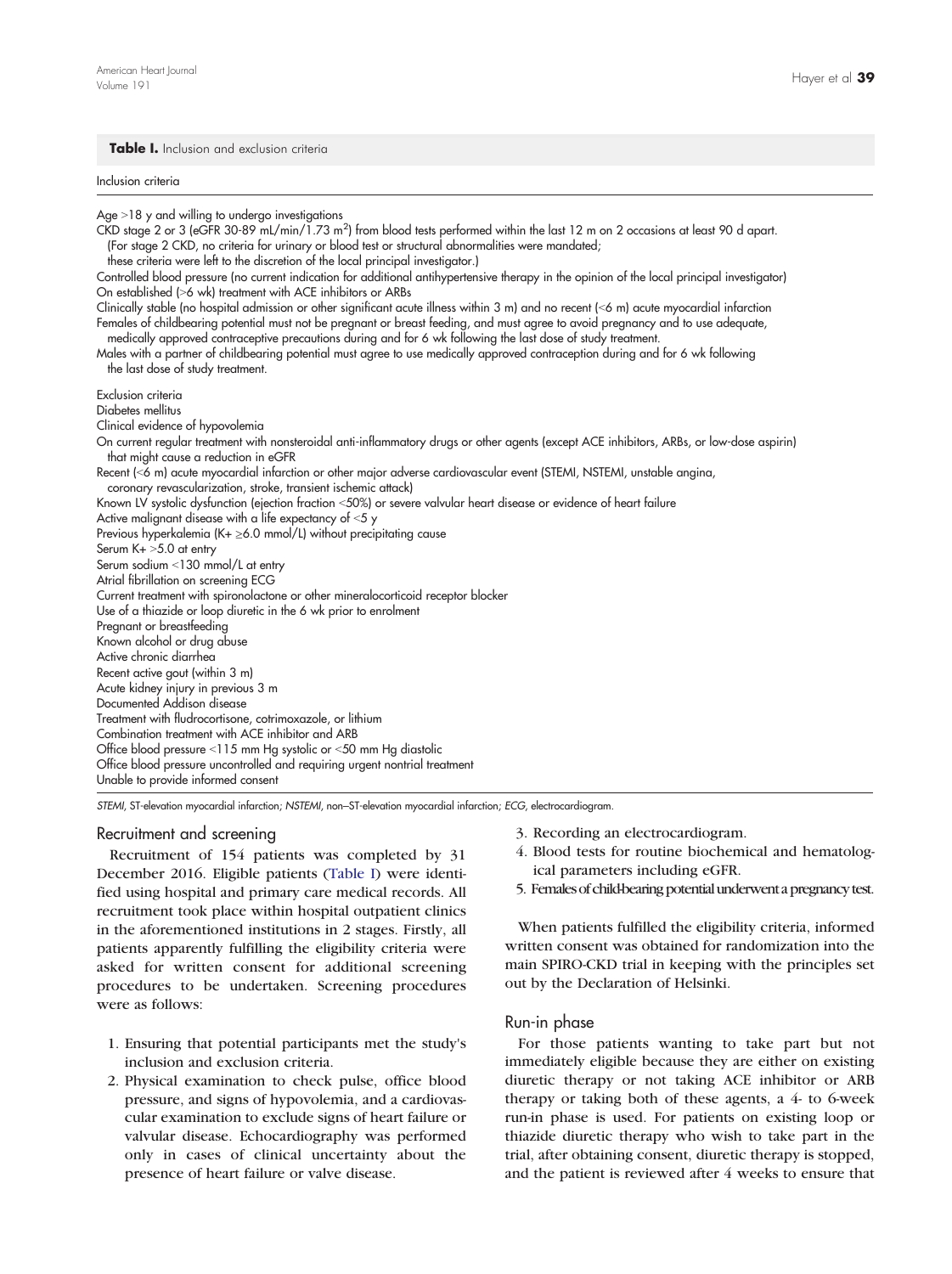<span id="page-3-0"></span>Primary outcome measures

Change between baseline and 40 wk in LV mass measured by cardiac MRI Secondary outcome measures Change between baseline and 40 wk in arterial stiffness measured by carotid-femoral PWV Change between baseline and 40 wk in office, central, and ambulatory blood pressures

Change between baseline and 40 wk in urinary albumin-creatinine ratio

Changes between baseline and 40 wk in LV volumes and systolic function

Changes between baseline and 40 wk in plasma NT-pro-BNP

Incidence of hyperkalemia

Change between baseline and 40 wk in eGFR

he/she meets the eligibility criteria ([Table I](#page-2-0)). For patients not on ACE inhibitor or ARB therapy, after obtaining consent, an ACE inhibitor or ARB of the physician's choice is introduced and titrated to a well-tolerated therapeutic dose over a 4-week period. The patient is then reviewed to ensure eligibility. For patients on dual ACE inhibitor and ARB therapy, after obtaining consent, either the ACE inhibitor or the ARB is stopped. Patients are then reviewed to ensure eligibility. Those patients who fulfill all entry criteria are consented and randomized into the main SPIRO-CKD trial.

#### Randomization

Once informed consent is received and the baseline assessments completed, patients are entered into the main SPIRO-CKD trial. Participants are randomized in a 1:1 ratio to either spironolactone (25 mg once a day) or chlorthalidone (half a 50-mg tablet once a day, as there are no 25-mg tablets available for use in the UK) for 40 weeks without blinding. A secure central randomization service was provided by the Birmingham Clinical Trials Unit (University of Birmingham) using a computer-generated program, using a minimization algorithm to ensure balance between the arms with regard to the important clinical variables of blood pressure, age, and gender. Compliance with treatment is monitored by study coordinators using tablet counting.

#### Investigations

The trial design and schedule of investigations are summarized in [Figure 1](#page-4-0), and further information is available in Appendix 1. All baseline investigations have now been completed, and patients are being followed as per the study schedule. The trial consists of a 40-week period of randomized treatment followed by a 6-week period designed to detect effects caused by prolonged treatment rather than direct pharmacological effects. At the baseline visit, informed consent is taken, and weight and heart rate are recorded. Office blood pressure is measured using a British Hypertension Society–validated semiautomated device on 3 occasions in the seated position after 5 minutes of rest with research staff present during the measurement; the mean of the last 2 readings

is used for analysis. Participants undergo 24-hour ambulatory blood pressure monitoring at baseline using a British Hypertension Society–validated oscillometric recorder set to make measurements every 30 minutes between 8:00AM and 10:00PM and hourly during the remaining hours. In addition, all patients undergo blood and urine tests, a cardiac MRI scan, and PWV and pulse wave analysis testing, after which the trial medication is given to the patient. More detail on the study investigations is given below. The measurement and analysis of end points are performed by observers blinded to treatment allocation.

Participants are followed up at weeks 1, 2, 4, 8, 24, 40, and 46 postrandomization. In the event of participants being unable to attend for scheduled visits because of other intercurrent issues, they are asked to attend at the closest possible date, whenever possible within 2 weeks of the due date. Where a participant cannot attend their week 40 study visit and investigations, they are asked either to undertake this visit up to 3 weeks before the due date or, alternatively, to continue the study medication until the scheduled investigations can be undertaken (whenever possible within 4 weeks of the planned date).

The investigations listed below are carried out at time intervals during the trial as listed in [Figure 1](#page-4-0) and Appendix 1. All end points including SphygmoCor and cardiac MRI values are measured by investigators blinded to treatment allocation.

Blood and urine. Routine hematological and biochemical parameters, including plasma lipids, are recorded at weeks 0, 1, 2, 4, 8, 24, 40, and 46 as indicated in Appendix 1. Plasma is stored for measurement assays of NT-pro-BNP and other biomarkers. Separate consent is also sought to take blood for DNA extraction to allow future analysis for genetic influences on kidney disease and response to treatment. Urine samples are collected for analysis of albumin-creatinine ratio and other biomarkers.

Pulse wave velocity. SphygmoCor (AtCor Medical, Sydney, Australia) studies are performed at weeks 0, 4, 24, 40, and 46. Carotid femoral PWV is the current standard technique for measuring aortic stiffness[.](#page-8-0)<sup>[13](#page-8-0)</sup> Subjects are studied in a quiet, temperature-controlled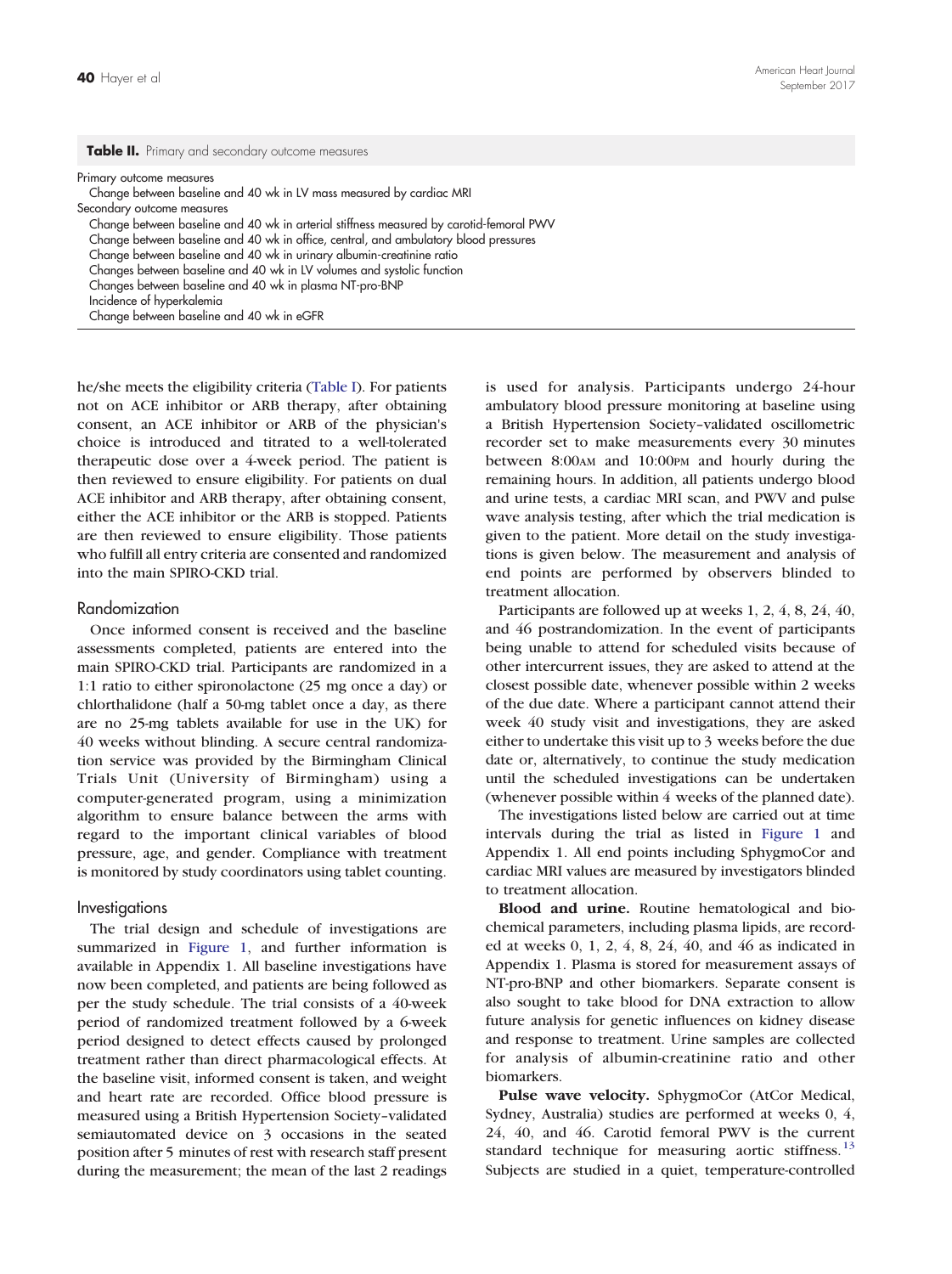# <span id="page-4-0"></span>Figure 1

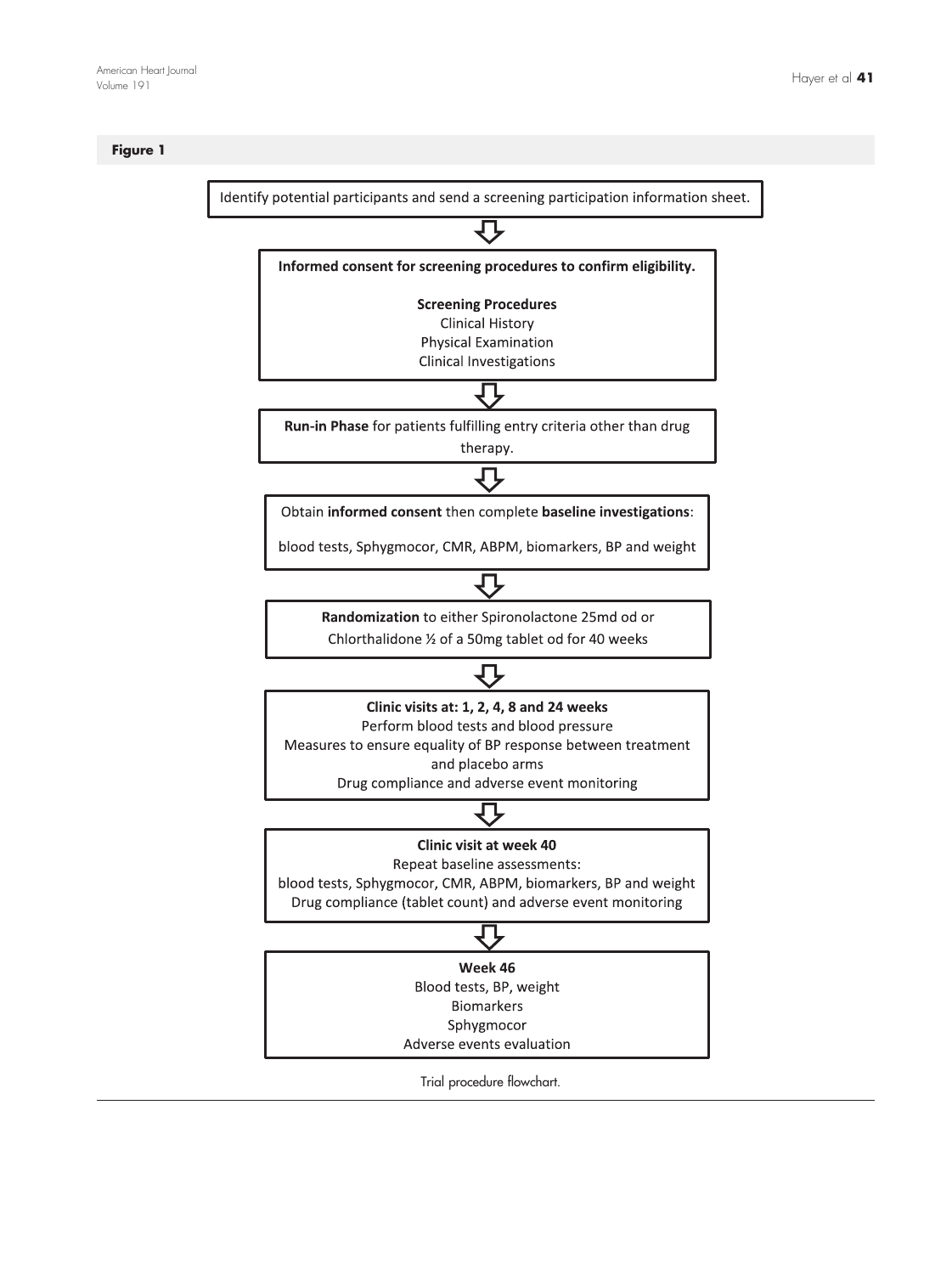room after 15 minutes of lying supine. Firstly, supine blood pressure is measured 3 times in the nondominant arm, and the final 2 readings are averaged and entered into the machine software. PWV (SphygmoCor) is determined by sequential acquisition of pressure waveforms from the carotid and femoral arteries by using a high-fidelity micromanometer (SPC-301; Millar Instruments, Houston, TX)[.](#page-8-0)<sup>[14,15](#page-8-0)</sup> The path length is calculated by subtracting the distance between the sternal notch and the carotid recording site from the distance between the sternal notch and the femoral site[.](#page-8-0)<sup>[13](#page-8-0)</sup>

Pulse wave analysis. Participants are requested to rest in a supine position for 5 minutes before measuring seated blood pressure 3 times in the nondominant arm. Again, an average of the final 2 blood pressures is entered into the machine software prior to undertaking applanation tonometry to record high-fidelity arterial pressure waveforms, from which indices relating to large artery stiffness can be calculated[.](#page-8-0)<sup>[14,16](#page-8-0)</sup> A micromanometer is used to flatten but not occlude the radial artery of the nondominant arm using gentle pressure. An averaged peripheral waveform and the corresponding central waveform are generated after 11 seconds of data capture. The central waveform will then be analyzed to determine the augmentation index (the difference between the second and first peaks of the central pressure waveform, expressed as a percentage of the pulse pressure) and central aortic pressures. This method has been shown to be reproducible both in healthy subjects and in patients with CKD[.](#page-8-0)  $^{14,16}\,$  $^{14,16}\,$  $^{14,16}\,$ 

Cardiac MRI. Cardiac MRI is performed using standard clinical 1.5-T (Siemens Aera and Avanto—London, Birmingham; GE Discovery MR450—Cambridge) or 3-T (Siemens Verio—Edinburgh) scanners at each site at weeks 0 and 40.

Image acquisition. The standard protocol is estimated to take 30 minutes. Serial contiguous short-axis cines are piloted from the vertical long-axis and horizontal short-axis images of the left and right ventricles for assessment of dimensions, volumes, LV function (ejection fraction, deformation), and mass in line with the standard cardiovascular MRI protocol[.](#page-8-0)<sup>[17,18](#page-8-0)</sup> Regional aortic distensibility will be assessed on cine imaging in the proximal ascending aorta using the following formula: aortic distensibility =  $\Delta$ aortic area/(minimum aortic area × pulse pressure). Peripheral blood pressure is performed synchronously in triplicate at the brachial artery at the time of scanning for determination of pulse pressure.

Subjects are also asked for consent to participate in additional cardiac MRI substudies (detailed below). Participation in both substudies lengthens the cardiac MRI scan duration to approximately 40 and 50 minutes respectively.

Substudy A: tagging (cine spatial modulation of magnetization). Cardiac MRI is used to assess regional myocardial function (deformation) and is the recognized reference standard for measuring strain. This sensitive measure of regional and global LV contractile function permits the early detection of subtle LV dysfunction which

precedes decreases in ejection fraction[.](#page-8-0)<sup>[19-21](#page-8-0)</sup> Cine spatial modulation of magnetization is used to generate a uniform grid pattern with 8-mm tag separation on the LV myocardium at 3 short-axis sections (basal, mid, and apex) and the horizontal long-axis image using a fast field echo multishot sequence (minimum number of 15 phases per cardiac cycle) with prospective electrocardiogram gating.

Substudy B. T1 mapping. T1 mapping using modified Look-Locker inversion recovery sequence is performed to characterize the myocardial tissue and quantify the extent of diffuse interstitial fibrosis[.](#page-8-0)<sup>[22,23](#page-8-0)</sup> Pixel-based T1 maps will be reconstructed using inline motion correction in the LV horizontal long axis. Basal and mid short-axis slices will be acquired before and 15 minutes after contrast administration for myocardial T1 times and calculation of extracellular volume (ECV) using a 5(3)3 sampling protocol- (average breath hold 10-15 seconds). A single, weight-adjusted dose (0.15 mmol/kg) of nonionic, macrocyclic intravenous gadolinium contrast (Gadavist; Bayer Healthcare, Berkshire, England) is given to assess coarse irreversible fibrosis (late gadolinium enhancement) using standard inversion recovery imaging. In the event of a fall in eGFR to  $\leq$ 30 mL/min/  $1.73 \text{ m}^2$ , gadolinium contrast will not be administered on safety grounds.

Image analysis. Analysis of ventricular volumes, function, and mass is performed offline using cvi42 software (Circle Cardiovascular Imaging, Calgary, Canada) at a central cardiac MRI laboratory by a single experienced clinician blinded to all trial data. Measurement of aortic cross-sectional area in systole and diastole is assessed using automated software (Matlab; MathWorks Inc, Natick, MA)[.](#page-8-0)<sup>[24](#page-8-0)</sup> Measurement of aortic distensibility using cardiac MRI has low intraobserver variability and good reproducibility[.](#page-8-0)<sup>[25](#page-8-0)</sup> Tagging analysis is performed using CIMTag2D; University of Auckland, New Zealand and Tissue Tracking, cvi42 for LV strain, strain rate, and torsion calculation[.](#page-9-0) $33$  For T1 mapping, myocardial and blood relaxation times pre- and 15 minutes after gadolinium contrast are measured offline to calculate native T1 times and ECV using  $cvi42$  software[.](#page-8-0)<sup>[26](#page-8-0)</sup> Segmental and global T1 values are obtained using the AHA 6 segment model in short-axis slices and a manual region of interest in the basal septum from the 4-chamber image. Meticulous care will be taken to avoid the blood-myocardial boundary (10% offset from both the epicardial and endocardial borders) and any areas of LGE. ECV will be calculated using myocardial and blood T1 values before and after contrast using the following v[a](#page-8-0)lidated formula $^{27}$  $^{27}$  $^{27}$ :

$$
ECV = \lambda \times (1-Hct).
$$

Hct refers to the hematocrit recorded on a venous blood sample at the time of scan,  $\Delta R1 = 1/T1$  time postcontrast – 1/T1 time precontrast. Lambda (λ) refers to (1/T1 myocardium postcontrast – 1/T1 myocardium precontrast)/(1/T1 blood postcontrast – 1/T1 blood precontrast). Normal reference ranges for T1 and ECV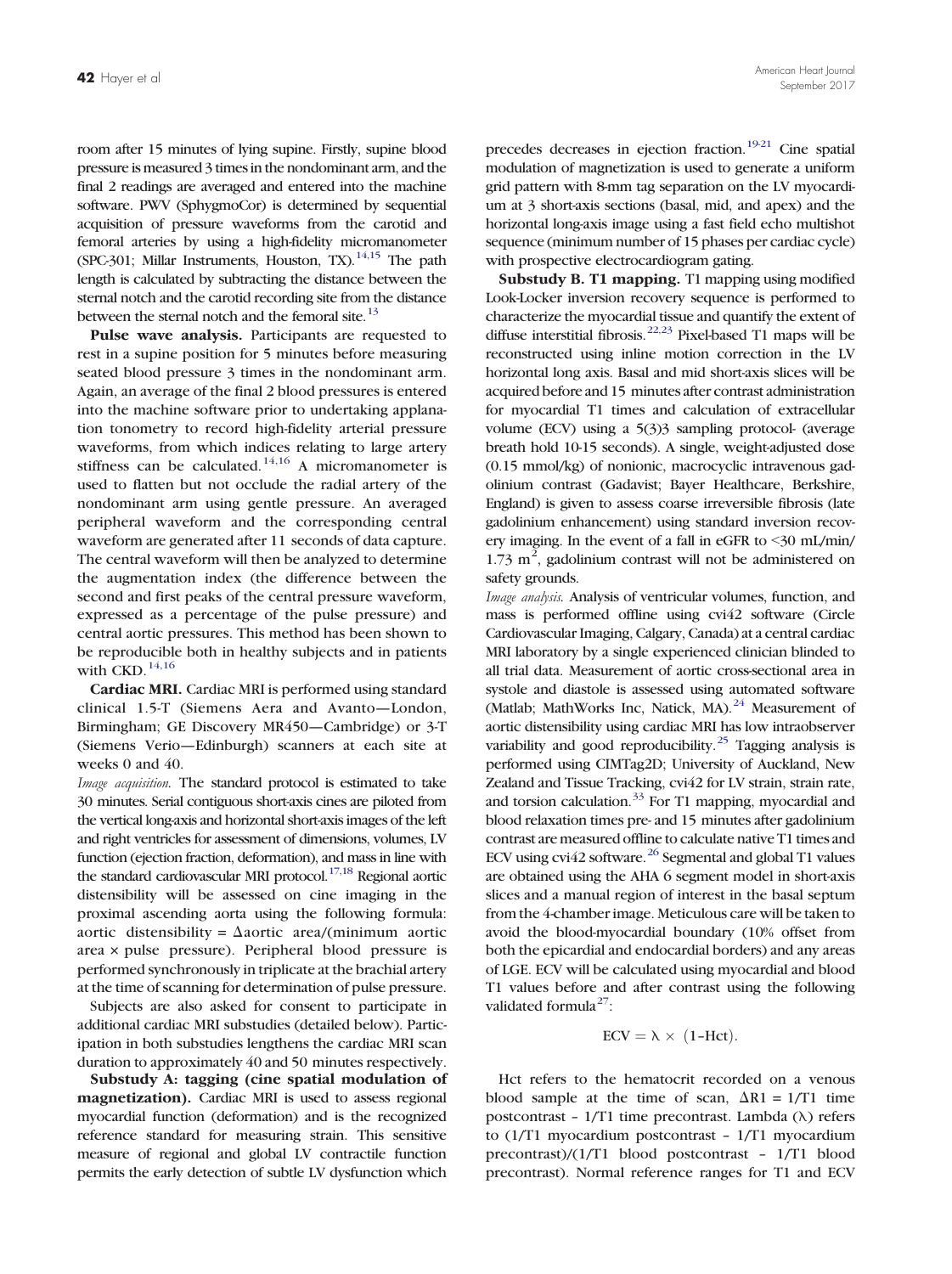(mean  $\pm$  2 SDs) are defined using the healthy volunteers from a previously published study[.](#page-9-0)<sup>[28](#page-9-0)</sup>

#### **Withdrawal**

Patients may withdraw consent from the study at any time. Patients may also withdraw from trial treatment but continue with study follow-up and data collection as per the protocol.

If the withdrawal is initiated by a health care professional, full details for the reason for withdrawal are recorded on the case report forms. In all other cases, a simple statement reflecting patient preference is noted.

## Pharmacovigilance

This trial is categorized by the Medicines and Healthcare products Regulatory Agency as type A (no higher than the risk of standard medical care). Patients are being followed up closely throughout this study, and an ongoing evaluation of risk will continue throughout the recruitment period. Both spironolactone and chlorthalidone are considered investigational medicinal products (IMPs) within SPIRO-CKD trial. Any adverse events or serious adverse events that occur during this trial are reportable to the SPIRO-CKD Trials Office at the trials unit up to 6 weeks following last administration of the IMP. Any suspected unexpected serious adverse reactions related to the IMP will be reported irrespective of how long after IMP administration the reaction occurred. Responses to abnormalities of serum sodium, potassium, and eGFR will be guided by predetermined management plans (see Appendix 2).

## Blood pressure monitoring

To confirm or deny the trial hypothesis, it is essential that the change in blood pressure during the treatment period is not significantly different in each arm of the trial. A tight blood pressure target was thought impractical; instead, a blood pressure monitoring committee (BPMC) reviews the blood pressure data after each block of 20 patients for the first 100 patients and then after each block of 30 patients to the end of trial recruitment. The precise frequency of review may change on the advice of the BPMC following its independent review of the data. Patients enter the trial with controlled blood pressure so that there are not anticipated to be clinical reasons for adding further drugs for blood pressure control during the randomized treatment phase. In the event of a difference in blood pressure change becoming evident, the BPMC will advise on changes to medication in either arm.

#### Data Monitoring Committee

An independent Data Monitoring Committee (DMC) has been convened for the trial. Interim analyses of major outcome measures and safety data are conducted and provided in strict confidence to the DMC. Any decision to stop the trial early will be based on the balance of efficacy and safety.

The DMC advises the chair of the Trial Steering Committee if, in its view, any of the randomized comparisons in the trial have provided both(a) proof beyond reasonable doubt that for all, or for some, types of participant, 1 particular intervention is definitely indicated or definitely contraindicated in terms of a net difference of the major end point and (b) evidence that might reasonably be expected to influence the patient management of many clinicians who are already aware of the other main trial results.

Appropriate criteria of proof beyond reasonable doubt cannot be specified precisely, but a difference of at least  $P \leq .001$  (similar to a Haybittle-Peto stopping boundary) in an interim analysis of a major end point may be required to justify halting, or modifying, the study prematurely. If this criterion were to be adopted, it would have the practical advantage that the exact number of interim analyses would be of little importance, so no fixed schedule is proposed. Given these relatively strict stopping criteria, no adjustment for multiple testing (to control the overall type I error rate) is proposed.

#### Sample size

Data from the CRIB-2 study has been used to inform the sample size[.](#page-8-0)<sup>[9](#page-8-0)</sup> The SD of change in arterial stiffness measured by PWV was 1.0 m/s in the spironolactone group and 0.9 m/s in the placebo group (with a mean difference between groups of 0.7 m/s). Using the larger of these SDs (1.0 m/s) for the sample size, to detect a minimum relevant difference (MRD) of 0.4 m/s (the smallest difference that is of clinical significance and that can be detected within the limits of accuracy of the equipment used) in PWV (with 90% power, 2-sided  $\alpha$  = .025) required 157 per arm. Allowing for 10% dropout, this required recruitment of 350 participants. The SD of change in LV mass was 13 g in the spironolactone group and 11 g in the placebo group (with a mean difference between groups of 17 g). Again, using the larger of these SDs (13 g) for the sample size calculation, to detect an MRD of 7 g in LV mass (with 90% power, 2-sided  $\alpha$  = .025) required 87 per arm. Allowing for 10% dropout, this required recruitment of 200 participants.

The initial design of the study used a co-primary end point of change in LV mass and change in PWV. A sample size of 350 patients was planned to give 90% power to detect a difference in PWV and >90% power to detect a change in LV mass with a P value of .025. When it became evident that this sample size was not achievable within the funded time, the primary outcome of the study was changed to the single end point of change in LV mass again using an MRD of 7 g. With a 2-sided P value of .05 and a power of 85%, it was calculated that 63 patients per group would be required. Allowing for a 15% dropout and missing data, this requires 150 participants.

## Statistical analysis

The primary comparison groups are composed of those randomized to spironolactone and those randomized to chlorthalidone. All analyses will be based on the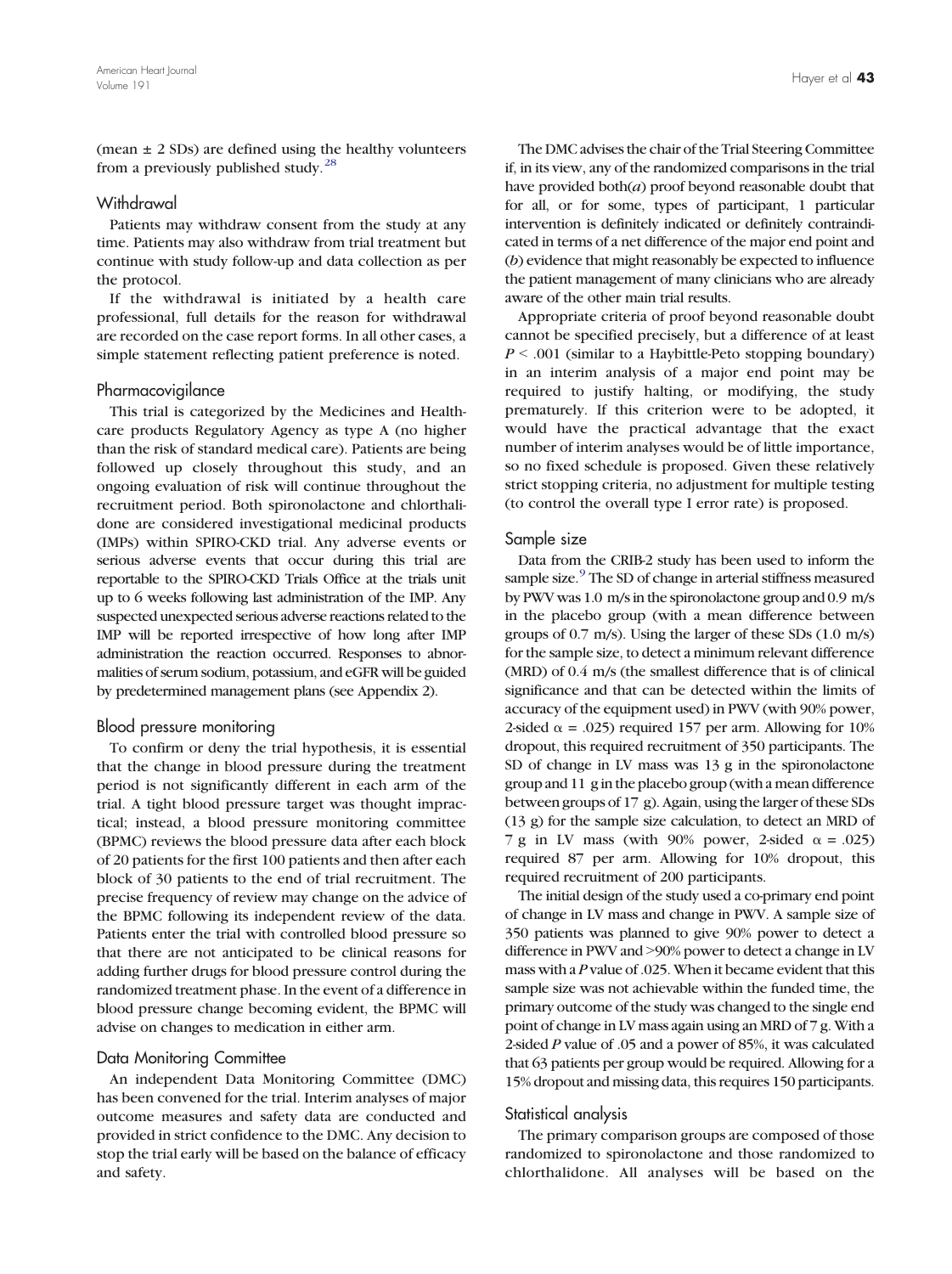intention-to-treat principle, with all patients analyzed in the treatment groups to which they were allocated irrespective of compliance with the randomized allocated treatment, and all patients will be included in the analyses. For all tests, summary statistics (eg, mean differences, relative risks) will be reported, and 95% CIs will be constructed where appropriate. A  $P$  value of  $\le$ .05 will be considered statistically significant, and there will be no adjustment for multiple comparisons.

#### Primary outcome analysis

LV mass is measured at baseline and 40 weeks. Any missing cardiac MR data will be counted as missing in the first instance. A regression model with LV mass at 40 weeks as the outcome variable, and treatment group and baseline LV mass included as covariates in the model will be fitted. Results will be presented as a mean difference between groups with a 95% CI. These analyses assume that the data will be normally distributed (as is expected). Details of nonparametric analysis methods that will be used should the assumption of normality not hold will be provided in the Statistical Analysis Plan.

#### Secondary outcome analysis

Arterial stiffness is measured at baseline and at weeks 4, 24, and 40. The primary analysis for arterial stiffness will be as per the primary outcome. A regression model with arterial stiffness at 40 weeks as the outcome variable, and treatment group and baseline arterial stiffness included as covariates in the model will be fitted. A secondary analysis will also be conducted using a longitudinal repeated-measures analysis without the random statement. The variables treatment group (with chlortalidone as the reference group) and baseline arterial stiffness will be included in the model as a covariates. The repeated statement variable will be time. Analyses will be conducted in Stata using the xtreg command or SAS using the proc. mixed command.

#### Safety evaluation

The proportion of patients reporting hyperkalemia, a decline in renal function (requiring discontinuation of trial therapy), symptomatic hypotension (requiring discontinuation of trial therapy), and proportion of patients reporting adverse effects (requiring discontinuation of trial therapy) will be analyzed as categorical variables using a  $\chi^2$  test, with relative risks and 95% CIs reported. The proportion of patients who died and the proportion of patients who experienced a cardiovascular event will be compared in the 2 treatment groups. A relative risk and 95% CI will be reported, but no hypothesis testing will be performed.

#### Impact

For most subjects with early-stage CKD, the risk of death greatly exceeds the risk of progression to end-stage renal disease, and much of the premature mortality is due

to cardiovascular disease[.](#page-9-0) $29$  There is a pressing need, therefore, for research into treatments to reduce the cardiovascular mortality and morbidity of this high-risk group. Published randomized trials of treatments to reduce cardiovascular risk in subjects with early-stage CKD are few. In the SHARP trial, statins reduced atherosclerotic events but had a disappointing impact on total cardiovascular mortality, suggesting that much cardiovascular disease in CKD is not atherosclerotic[.](#page-9-0)<sup>[30](#page-9-0)</sup> This result is in line with epidemiological data suggesting that, in CKD, sudden death, heart failure, and stroke are much more common than myocardial infarction[.](#page-8-0)<sup>[4](#page-8-0)</sup> Although ACE inhibitors are commonly used in subjects with CKD and may have risk-reducing effects similar to those seen in the general population, physicians have tended to avoid MRB drugs because of concerns about hyperkalemia.

In a previous study, we showed that LV mass and arterial stiffness were improved with spironolactone with few hyperkalemic problems in subjects with stages 2 and 3 CKD under close monitoring. This trial will further examine the use of spironolactone in a similar cohort and will specifically test the hypothesis that the effects of spironolactone on LV mass demonstrated in the CRIB-2 study were due to specific MRB-mediated effects and not to nonspecific blood pressure–lowering effects. This hypothesis has biological plausibility in view of the known cardiovascular inflammatory, fibrotic, and hypertrophic actions of aldosterone and the antagonistic effects of MRB drugs on these processes[.](#page-8-0)[12](#page-8-0) Furthermore, in the 4E study of subjects with LVH, the addition of eplerenone to enalapril caused significant reduction in LV mass with little effect on blood pressure[.](#page-9-0)<sup>[31](#page-9-0)</sup> Cardiac MRI is the method of choice for determining changes in LV mass in response to treatment because of its high interstudy reproducibility, lack of dependence on geometric as-sumptions, and independence of changes in volume[.](#page-9-0) $32,33$ Spironolactone may be a powerful treatment to reverse or delay the onset of LVH and myocardial fibrosis in patients with CKD. As both hypertrophy and fibrosis are likely key intermediate phenotypic changes that result in an increased risk of heart failure and arrhythmia in many patient groups, the data will be of great value in establishing a mode of action of these drugs that may be relevant to subjects with CKD and other at-risk groups[.](#page-9-0) $34$  The range of secondary end points including arterial stiffness, aortic distensibility, LV fibrosis, systolic and diastolic function, kidney function, and biomarkers may also provide powerful evidence of differences in the effects of MRB and diuretic drugs.

The effect of thiazide-like drugs on LV mass in early-stage CKD has not previously been examined, although they are effective in lowering blood pressure in this group. The study will also provide evidence on the safety of both spironolactone and chlorthalidone in subjects with early-stage CKD, giving valuable data on the effects of both drugs on kidney function measured by eGFR and on changes in serum potassium and sodium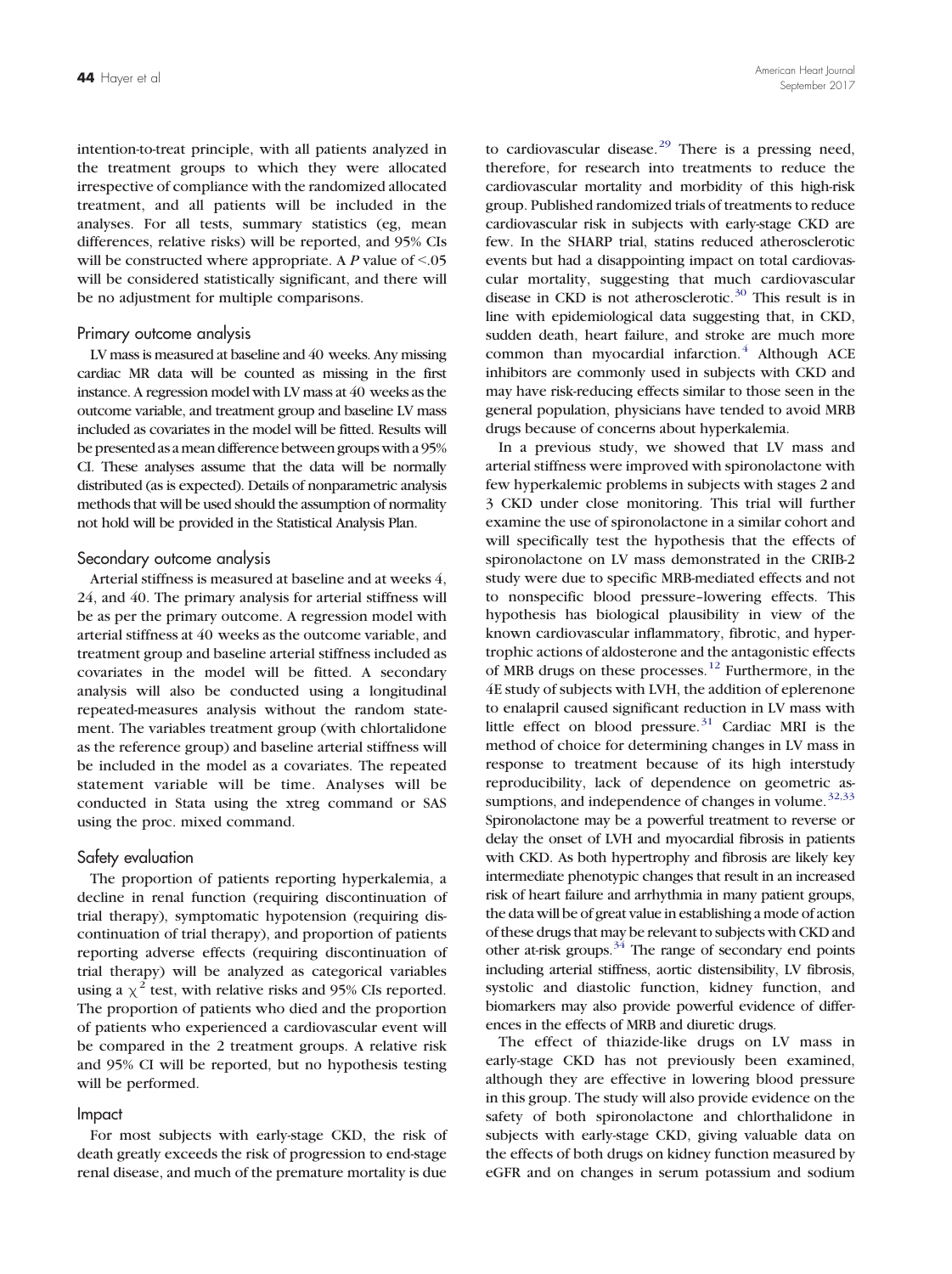<span id="page-8-0"></span>concentrations. If safety and efficacy are confirmed, the rationale would be provided for a larger clinical trial designed to examine the effects of MRB drugs on cardiovascular morbidity and mortality end points. It is acknowledged that the nonblinded study design increases the risk of bias, but the PROBE design maintains the benefits associated with a strict randomization procedure, whereas the blinded end points help to eliminate bias. In a meta-analysis of trials of an ARB, changes in mean 24-hour ambulatory blood pressure in double-blind and PROBE trials were not significantly different[.](#page-9-0)<sup>[35](#page-9-0)</sup>

# Acknowledgements

We acknowledge the assistance and facilities provided by the NIHR/Wellcome Trust Birmingham Clinical Research Facility.

# Appendix. Supplementary data

Supplementary data to this article can be found online at <http://dx.doi.org/10.1016/j.ahj.2017.05.008>.

# **References**

- 1. [Go A, Glenn M, Chertow M, et al. Chronic kidney disease and the](http://refhub.elsevier.com/S0002-8703(17)30149-7/rf0005) [risks of death, cardiovascular events and hospitalization. N Engl J](http://refhub.elsevier.com/S0002-8703(17)30149-7/rf0005) [Med 2004;351\(13\):1296-305.](http://refhub.elsevier.com/S0002-8703(17)30149-7/rf0005)
- 2. [Matsushita K, van der Velde M, Astor BC, et al. Association of](http://refhub.elsevier.com/S0002-8703(17)30149-7/rf0010) [estimated glomerular filtration rate and albuminuria with](http://refhub.elsevier.com/S0002-8703(17)30149-7/rf0010) [all-cause and cardiovascular mortality in general population](http://refhub.elsevier.com/S0002-8703(17)30149-7/rf0010) [cohorts: a collaborative meta-analysis. Lancet 2010;375\(9731\):](http://refhub.elsevier.com/S0002-8703(17)30149-7/rf0010) [2073-81.](http://refhub.elsevier.com/S0002-8703(17)30149-7/rf0010)
- 3. [Murphy D, McCulloch C, Lin F, et al. Trends in prevalence of chronic](http://refhub.elsevier.com/S0002-8703(17)30149-7/rf0015) [kidney disease in the United States. Ann Intern Med 2016;2016\(7\):](http://refhub.elsevier.com/S0002-8703(17)30149-7/rf0015) [473-81.](http://refhub.elsevier.com/S0002-8703(17)30149-7/rf0015)
- 4. [Moody WE, Edwards NC, Chue CD, et al. Arterial disease in chronic](http://refhub.elsevier.com/S0002-8703(17)30149-7/rf0020) [kidney disease. Heart 2012.](http://refhub.elsevier.com/S0002-8703(17)30149-7/rf0020)
- 5. [Edwards NC, Ferro CJ, Townend JN, et al. Aortic distensibility and](http://refhub.elsevier.com/S0002-8703(17)30149-7/rf0025) arterial–[ventricular coupling in early chronic kidney disease: a](http://refhub.elsevier.com/S0002-8703(17)30149-7/rf0025) [pattern resembling heart failure with preserved ejection fraction.](http://refhub.elsevier.com/S0002-8703(17)30149-7/rf0025) [Heart 2008;94\(8\):1038-43.](http://refhub.elsevier.com/S0002-8703(17)30149-7/rf0025)
- 6. [Park M, Hsu C-Y, Li Y, et al. Associations between kidney function and](http://refhub.elsevier.com/S0002-8703(17)30149-7/rf0030) [subclinical cardiac abnormalities in CKD. J Am Soc Nephrol](http://refhub.elsevier.com/S0002-8703(17)30149-7/rf0030) [2012;23\(10\):1725-34.](http://refhub.elsevier.com/S0002-8703(17)30149-7/rf0030)
- 7. [Chue CD, Townend JN, Steeds RP, et al. Arterial stiffness in chronic](http://refhub.elsevier.com/S0002-8703(17)30149-7/rf0035) [kidney disease: causes and consequences. Heart 2010;96\(11\):](http://refhub.elsevier.com/S0002-8703(17)30149-7/rf0035) [817-23.](http://refhub.elsevier.com/S0002-8703(17)30149-7/rf0035)
- 8. [Brown N. Aldosterone and vascular inflammation. Hypertension](http://refhub.elsevier.com/S0002-8703(17)30149-7/rf0040) [2008;51\(2\):161-7.](http://refhub.elsevier.com/S0002-8703(17)30149-7/rf0040)
- 9. [Edwards NC, Steeds RP, Stewart PM, et al. Effect of spironolactone on](http://refhub.elsevier.com/S0002-8703(17)30149-7/rf0045) [left ventricular mass and aortic stiffness in early-stage chronic kidney](http://refhub.elsevier.com/S0002-8703(17)30149-7/rf0045) [disease: a randomized controlled trial. J Am Coll Cardiol 2009;54\(6\):](http://refhub.elsevier.com/S0002-8703(17)30149-7/rf0045) [505-12.](http://refhub.elsevier.com/S0002-8703(17)30149-7/rf0045)
- 10. [Edwards NC, Ferro CJ, Kirkwood H, et](http://refhub.elsevier.com/S0002-8703(17)30149-7/rf0050) al. Effect of spironolactone on [left ventricular systolic and diastolic function in patients with early](http://refhub.elsevier.com/S0002-8703(17)30149-7/rf0050) [stage chronic kidney disease. Am J Cardiol 2010;106\(10\):](http://refhub.elsevier.com/S0002-8703(17)30149-7/rf0050) [1505-11.](http://refhub.elsevier.com/S0002-8703(17)30149-7/rf0050)
- 11. [Rahman M, Pressel S, David BR, et al. Renal outcomes in high-risk](http://refhub.elsevier.com/S0002-8703(17)30149-7/rf0055) [hypertensive patients treated with an angiotensin-converting](http://refhub.elsevier.com/S0002-8703(17)30149-7/rf0055)

[enzyme inhibitor or a calcium channel blocker versus a diuretic: a](http://refhub.elsevier.com/S0002-8703(17)30149-7/rf0055) [report from the Antihypertensive and Lipid-Lowering Treatment to](http://refhub.elsevier.com/S0002-8703(17)30149-7/rf0055) [Prevent Heart Attack Trial \(ALLHAT\). Arch Intern Med](http://refhub.elsevier.com/S0002-8703(17)30149-7/rf0055) [2005;165\(8\):936-46.](http://refhub.elsevier.com/S0002-8703(17)30149-7/rf0055)

- 12. [K/DOQI clinical practice guidelines for chronic kidney disease:](http://refhub.elsevier.com/S0002-8703(17)30149-7/rf0060) [evaluation, classification, and stratificationAm J Kidney Dis](http://refhub.elsevier.com/S0002-8703(17)30149-7/rf0060) [2002;39\(2 Suppl 1\):S1-266.](http://refhub.elsevier.com/S0002-8703(17)30149-7/rf0060)
- 13. [Townsend R, Wilkinson I, Schiffrin E, et al. Recommendations for](http://refhub.elsevier.com/S0002-8703(17)30149-7/rf0065) [improving and standardizing vascular research on arterial stiffness. A](http://refhub.elsevier.com/S0002-8703(17)30149-7/rf0065) [scientific statement from the American Heart Association.](http://refhub.elsevier.com/S0002-8703(17)30149-7/rf0065) [Hypertension 2015;66:698-722.](http://refhub.elsevier.com/S0002-8703(17)30149-7/rf0065)
- 14. [Wilkinson I, Fuchs S, Jansen I, et al. The reproducibility of pulse wave](http://refhub.elsevier.com/S0002-8703(17)30149-7/rf0070) [velocity and augmentation index measured by pulse wave analysis.](http://refhub.elsevier.com/S0002-8703(17)30149-7/rf0070) [J Hypertens 1998;16:2079-84.](http://refhub.elsevier.com/S0002-8703(17)30149-7/rf0070)
- 15. [Frimoodt-Moller M, Nielsen A,](http://refhub.elsevier.com/S0002-8703(17)30149-7/rf0075) Kamper A. Reproducibility of [pulse-wave analysis and pulse-wave velocity determination in](http://refhub.elsevier.com/S0002-8703(17)30149-7/rf0075) [chronic kidney disease. Nephrol Dial Transplant 2008;23\(2\):](http://refhub.elsevier.com/S0002-8703(17)30149-7/rf0075) [594-600.](http://refhub.elsevier.com/S0002-8703(17)30149-7/rf0075)
- 16. [Savage M, Ferro C, Pinder S. Reproducibility of derived central aterial](http://refhub.elsevier.com/S0002-8703(17)30149-7/rf0080) [waveforms in patients with chronic renal failure. Clin Sci \(Lond\)](http://refhub.elsevier.com/S0002-8703(17)30149-7/rf0080) [2002;103\(1\):59-65.](http://refhub.elsevier.com/S0002-8703(17)30149-7/rf0080)
- 17. [Maceira A, Prasad S, Khan M, et al. Normalised left ventricular](http://refhub.elsevier.com/S0002-8703(17)30149-7/rf0085) [systolic and diastolic function by steady state free precession](http://refhub.elsevier.com/S0002-8703(17)30149-7/rf0085) [cardiovascular magnetic resonance. J Cardiovasc Magn Reson](http://refhub.elsevier.com/S0002-8703(17)30149-7/rf0085) [2006;8\(3\):417-26.](http://refhub.elsevier.com/S0002-8703(17)30149-7/rf0085)
- 18. [Maceira A, Prasad S, Khan M, et al. Reference right ventricular](http://refhub.elsevier.com/S0002-8703(17)30149-7/rf0090) [systolic and diastolic function normalised to age, gender and body](http://refhub.elsevier.com/S0002-8703(17)30149-7/rf0090) [surface area from steady-state free precession cardiovascular](http://refhub.elsevier.com/S0002-8703(17)30149-7/rf0090) [magnetic resonance. Eur Heart J 2006;27\(23\):2879-88.](http://refhub.elsevier.com/S0002-8703(17)30149-7/rf0090)
- 19. [Mor-Avi V, Lang R, Badano L, et al. Current and evolving](http://refhub.elsevier.com/S0002-8703(17)30149-7/rf0095) [echocardiographic techniques for the quantitative evaluation of](http://refhub.elsevier.com/S0002-8703(17)30149-7/rf0095) [cardiac mechanics: ASE/EAE consensus statement on methodology](http://refhub.elsevier.com/S0002-8703(17)30149-7/rf0095) [and indications endorsed by the Japanese Society of Echocardiog](http://refhub.elsevier.com/S0002-8703(17)30149-7/rf0095)[raphy. J Am Soc Echocardiogr 2011;24:277-313.](http://refhub.elsevier.com/S0002-8703(17)30149-7/rf0095)
- 20. [Elsayed I. Myocardial tagging by cardiovascular magnetic reso](http://refhub.elsevier.com/S0002-8703(17)30149-7/rf0100)nance: evolution of techniques—[pulse sequences, analysis algo](http://refhub.elsevier.com/S0002-8703(17)30149-7/rf0100)rithms, [and applications. J Cardiovasc Magn Reson 2011;13\(36\).](http://refhub.elsevier.com/S0002-8703(17)30149-7/rf0100)
- 21. [Hankiewicz J, Goldspink P, Buttrick P, et al. Principal strain changes](http://refhub.elsevier.com/S0002-8703(17)30149-7/rf0105) [precede ventricular wall thinning during transition to heart failure in a](http://refhub.elsevier.com/S0002-8703(17)30149-7/rf0105) [mouse model of dilated cardiomyopathy. Am J Physiol Heart Circ](http://refhub.elsevier.com/S0002-8703(17)30149-7/rf0105) [Physiol 2008;294:H330-6.](http://refhub.elsevier.com/S0002-8703(17)30149-7/rf0105)
- 22. [Ugander M, Oki A, Hsu L-Y, et al. Extracellular volume imaging by](http://refhub.elsevier.com/S0002-8703(17)30149-7/rf0110) [magnetic resonance imaging provides insight into overt and](http://refhub.elsevier.com/S0002-8703(17)30149-7/rf0110) [sub-clinical myocardial pathology. Eur Heart J 2012;33\(10\):](http://refhub.elsevier.com/S0002-8703(17)30149-7/rf0110) [1268-78.](http://refhub.elsevier.com/S0002-8703(17)30149-7/rf0110)
- 23. [Schelbert EB, Testa SM, Meier CG, et al. Myocardial extravascular](http://refhub.elsevier.com/S0002-8703(17)30149-7/rf0115) [extracellular volume fraction measurement by gadolinium](http://refhub.elsevier.com/S0002-8703(17)30149-7/rf0115) [cardiovascular magnetic resonance in humans: slow infusion versus](http://refhub.elsevier.com/S0002-8703(17)30149-7/rf0115) [bolus. J Cardiovasc Magn Reson 2011;13\(16\).](http://refhub.elsevier.com/S0002-8703(17)30149-7/rf0115)
- 24. [Chue CD, Edwards NC, Ferro CJ, et al. Effects of age and chronic](http://refhub.elsevier.com/S0002-8703(17)30149-7/rf0120) [kidney disease on regional aortic distensibility: a cardiovascular](http://refhub.elsevier.com/S0002-8703(17)30149-7/rf0120) [magnetic resonance study. Int J Cardiol 2012.](http://refhub.elsevier.com/S0002-8703(17)30149-7/rf0120)
- 25. [Forbat S, Mohiaddin R, Yang G. Measurement of regional aortic](http://refhub.elsevier.com/S0002-8703(17)30149-7/rf0125) [compliance by MR imaging: a study of reproducibility. J Magn Reson](http://refhub.elsevier.com/S0002-8703(17)30149-7/rf0125) [Imaging 1995;5\(6\):636-9.](http://refhub.elsevier.com/S0002-8703(17)30149-7/rf0125)
- 26. [Moon JC, Messroghli DR, Kellman P, et al. Myocardial T1 mapping](http://refhub.elsevier.com/S0002-8703(17)30149-7/rf0130) [and extracellular volume quantification: a Society for Cardiovascular](http://refhub.elsevier.com/S0002-8703(17)30149-7/rf0130) [Magnetic Resonance \(SCMR\) and CMR Working Group of the](http://refhub.elsevier.com/S0002-8703(17)30149-7/rf0130) [European Society of Cardiology consensus statement. J Cardiovasc](http://refhub.elsevier.com/S0002-8703(17)30149-7/rf0130) [Magn Reson 2013;15\(1\):92.](http://refhub.elsevier.com/S0002-8703(17)30149-7/rf0130)
- 27. [Prockop DJ, Kivirikko KI. Collagens: molecular biology, diseases, and](http://refhub.elsevier.com/S0002-8703(17)30149-7/rf0135) [potentials for therapy. Annu Rev Biochem 1995;64:403-34.](http://refhub.elsevier.com/S0002-8703(17)30149-7/rf0135)